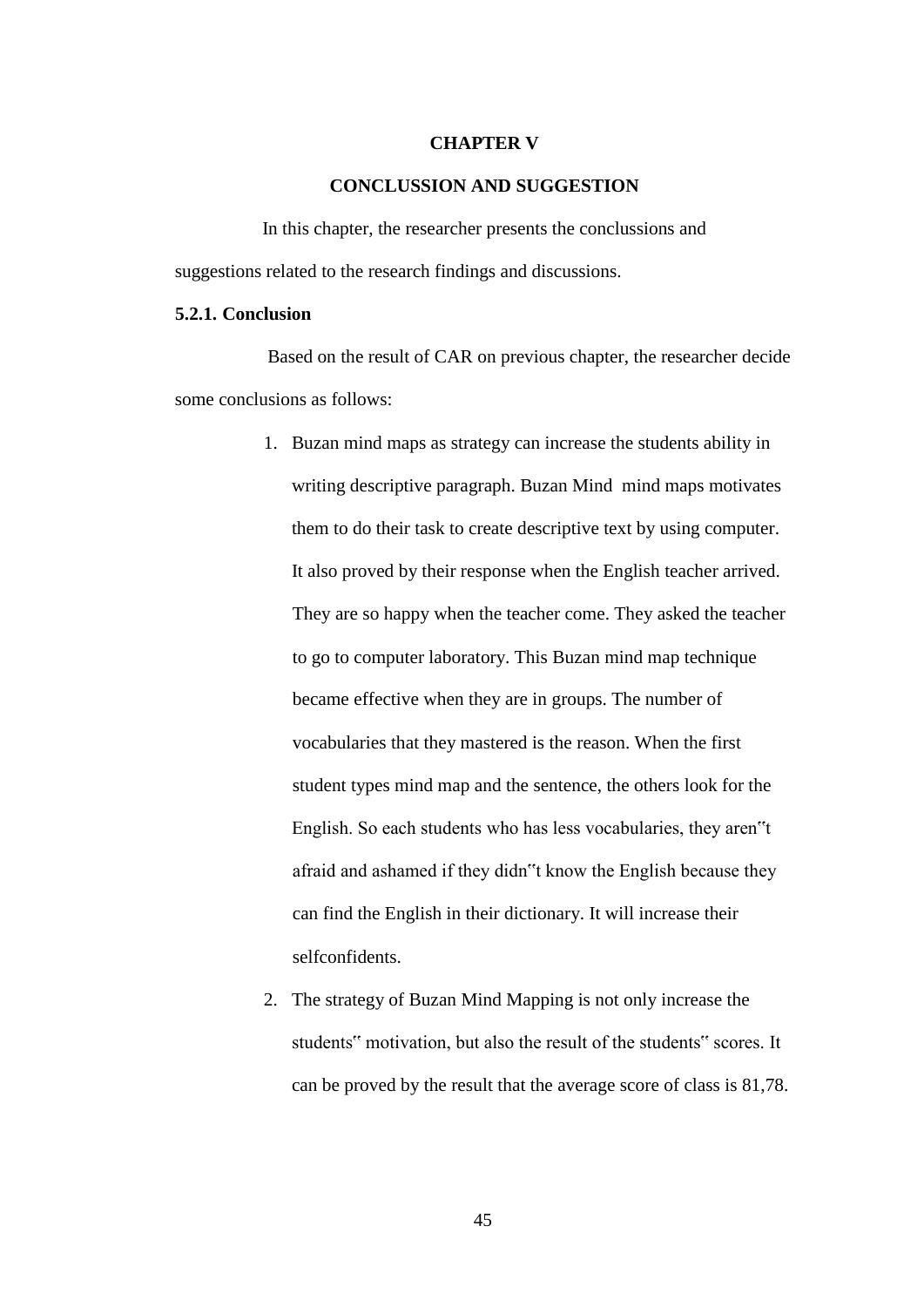The researcher compared the pretest of creating descriptive paragraph and the post-test after applying Buzan Mind maps. The average score of pretest was 70,29 and was increased to 81,78. Almost of the students can create the descriptive paragraph by using Buzan Mind Maps with the satisfied score. This result will be effective if the teacher following steps as procedures as follows.

Building Knowledge of Field (BKOF) and Modelling of Text (MOT) stage of learning. In this stage of learning the teacher use the topic materials to introducing the mind map itself. The teacher give the example first, and then the teacher brainstorm the students with the other example. In this case the teacher use at least 2 color of board marker and show how to create a good mind map. After that the students asked to create the mind map in their own book. Then the students should collect the result to the teacher.

Introducing Buzan Mind Maps stage of learning. In this stage the teacher remind the previous meeting by brainstorms them. Then the teacher should copy the application to each notebook that brought by the students. The next is bring them to computer laboratory. Here the teacher show and explain how to use Buzan mind maps software that helped by projector.. And at the end of the meeting they asked to save their work.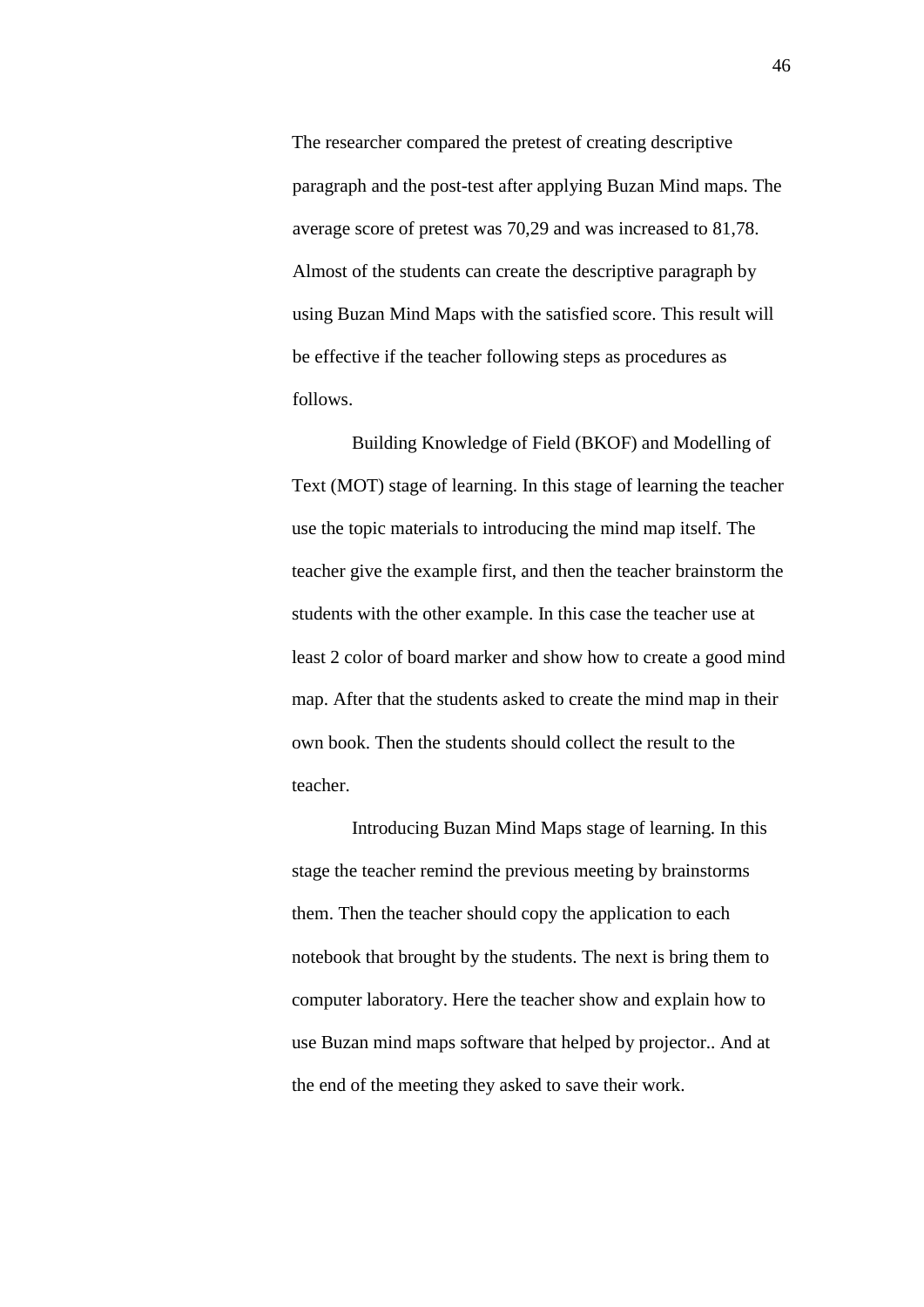Joining Construction of Text (JCOT) stage of learning. In this stage the teacher asked the students to create sentence of each word that they draw by Buzan Mind Maps. In this activity the dictionary and the teacher should help the students. This stage made different with general mind map, this stage was added by creating sentence that they drew from the MOT stage. In the end of the meeting the students asked to save the project.

Individual Construction of Text (ICOT) stage of learning. In this stage the teacher open the teaching learning process by remind the students how to use flying text in Buzan mind map and do the task.. The teacher needs to go around them to find their difficulties. And they asked to finish their work and asked the students about their feel. Here the teacher knows students feeling.

3. Buzan Mind Maps is very effective to help students developing their ideas. it also like a normal mind map, they create the branches from the center idea. Buzan mind maps gives automatically different color of each branches so the mind map look colorful and students feel if their mind maps were so good. In the other hand, the branches indicates the number of sentences that they create.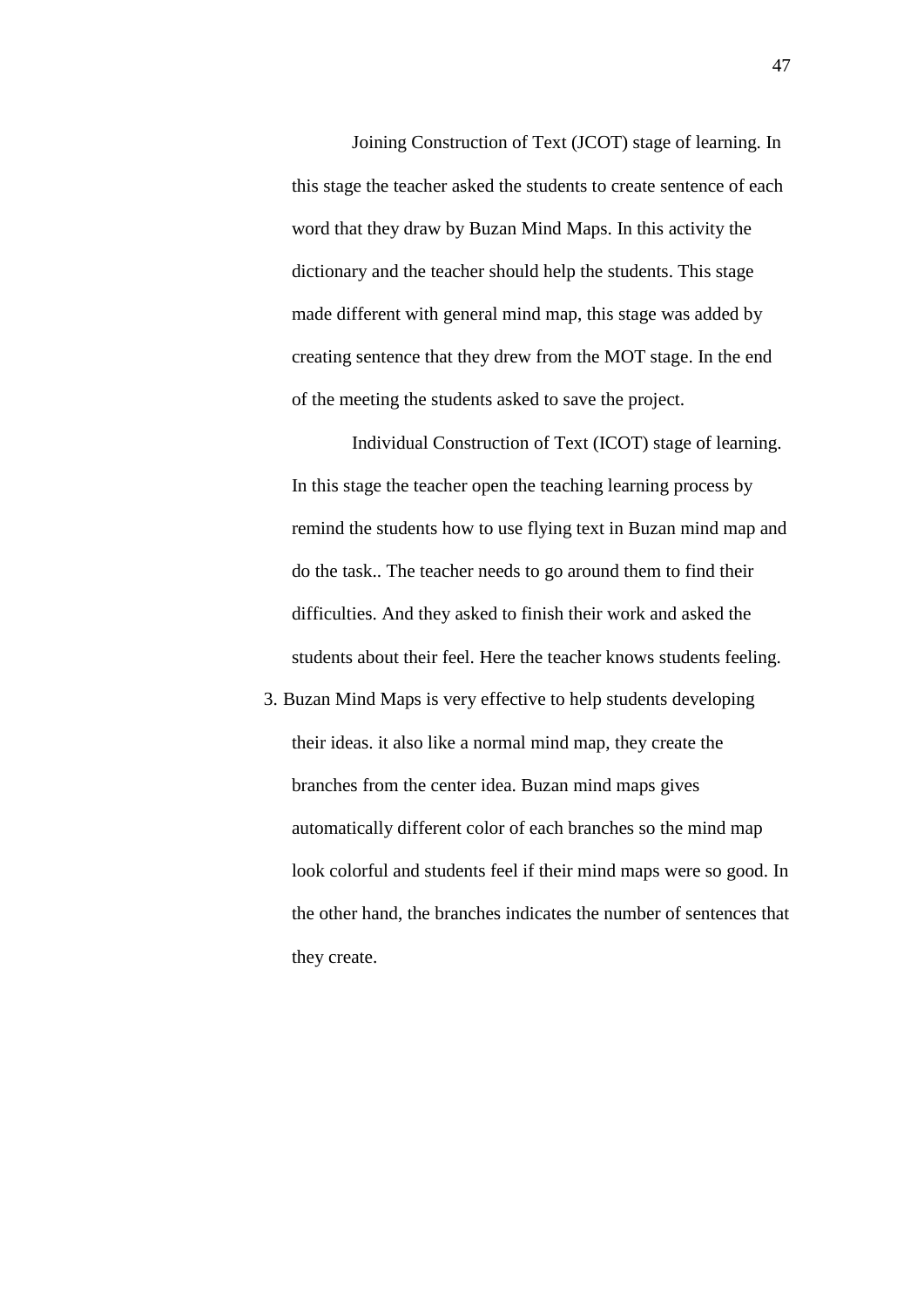#### **5.2.2. Suggestion**

## 5.2.1. For teacher

Based on the conclusion above, the suggestion related to the research findings are offered for English teachers especially in SMP Islamic Qon. The researcher hopes that the result of this study can be used as experiences and guidance for the other teachers. Besides, the teacher should use Buzan mind maps sofwtare as strategy with the following steps in teaching learning to improve the students abillity or skill in writing especially related with writing descriptive and the teacher can use mind mapping as strategy of teaching learning in other skills such as listening, speaking, and reading and also other texts.

# 5.2.2. For students

Based on the conclusion the researcher hopes the Buzan mind map software will be useful for writing skill study to enlarge the students knowledge and that software can be used as source inspiration in writing. Besides, the student can use mind mapping to practice speaking and reading to improve the ability in English.

## 5.2.3. For researcher

Based on the conclusion the researcher hopes that the result of this study can be used as experiences and guidance for other researchers. In this study, the researcher do this research in 1 Cycle. The cycle 1 was actually improve the writing skill in descriptive paragraph. The following researchers are expected to analysis this thesis and made the improvement of the methodological how occurred here. Aslso, it is recommended to do further research about the use of